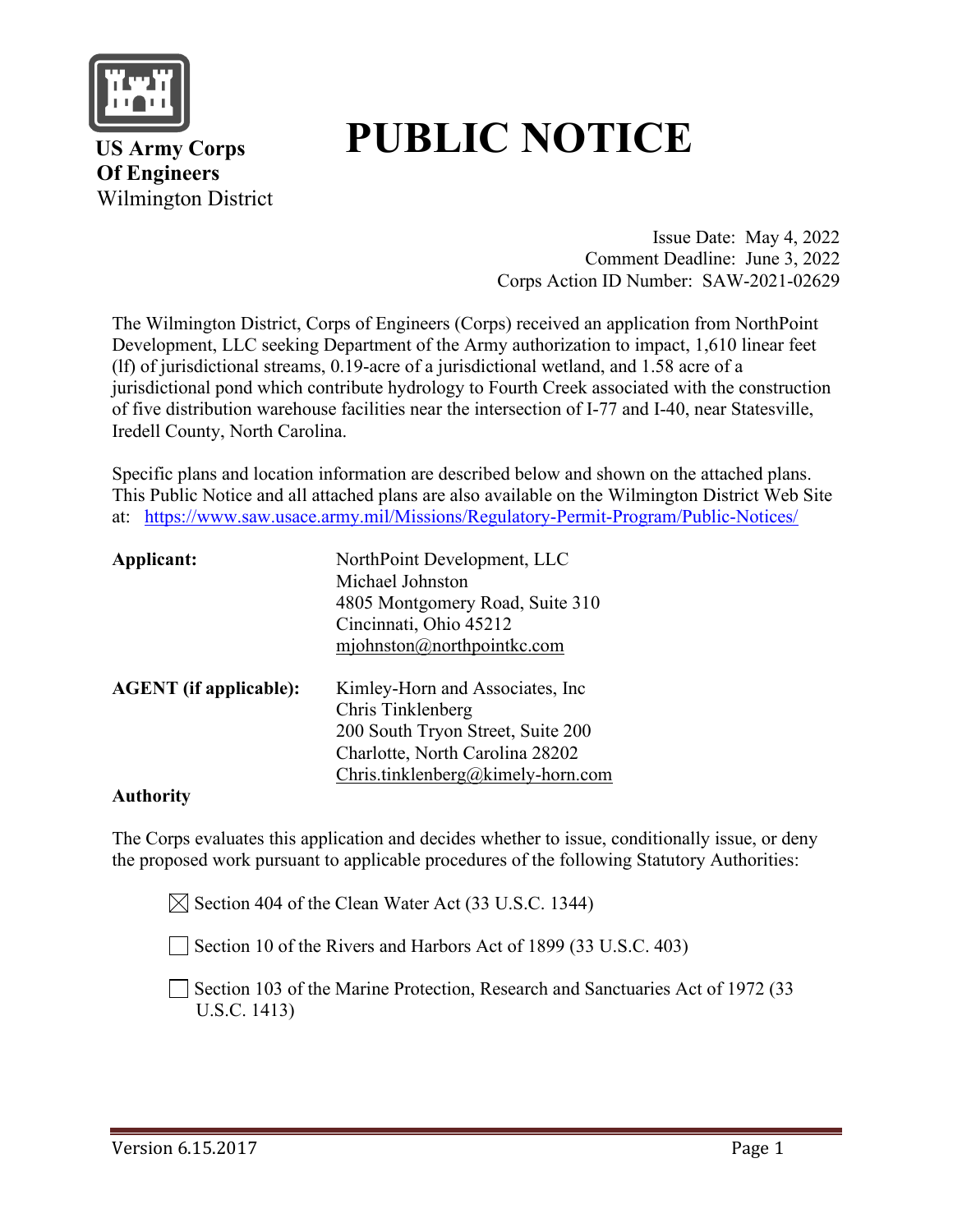#### **Location**

Location Description: The project site is located off Crawford Road, Northeast of the intersection of I-77 N and I-40 E near the municipality of Statesville, in Iredell County, North Carolina.

Project Area (acres): 428.2 Nearest Town: Statesville Nearest Waterway: Fourth Creek River Basin: Yadkin-PeeDee Latitude and Longitude: 35.819623N, -80.850758W

#### **Existing Site Conditions**

#### Facility Site

The 427-acre site is located in the Yadkin-PeeDee River Basin (030401020402) and consists of undeveloped forested land, agricultural fields and a single-family residence. The project site is bound by agricultural and undeveloped forestland to the north, Crawford Road to the East, undeveloped forestland and commercial development to the south, and cleared and undeveloped forestland to the west.

The vegetation community consists predominately of winged elm (*Ulmus alata*), willow oak (*Quercus phellos*), sweetgum (*Liquidambar styraciflua*), red maple (*Acer rubrum*), tulip poplar (*Liriodendron tulipifera*) and pawpaw (*Asimina triloba*) which covers the majority of the site.

The USDA Web Soil Survey of Iredell County identifies the following soil mapping units within the project area:

| <b>Soil Type</b> | <b>Soil Description</b>                      | Rating   | <b>Acres</b> in | Percent |
|------------------|----------------------------------------------|----------|-----------------|---------|
|                  |                                              |          | <b>AOI</b>      | of AOI  |
| CmC2             | Clifford sandy clay loam, 6 to 10 percent    | $\Omega$ | 2.8             | $0.7\%$ |
|                  | slopes, moderately eroded                    |          |                 |         |
| CsA              | Codorus Loam, 0 to 2 percent slopes,         | 5        | 19.5            | 4.6%    |
|                  | frequently flooded                           |          |                 |         |
| <b>DAM</b>       | Dam                                          | $\theta$ | 1.9             | 0.4%    |
| FaE              | Fairview sandy loam, 15 to 25 percent slopes | $\theta$ | 7.3             | $1.7\%$ |
| FrB <sub>2</sub> | Fairview sandy clay loam, 2 to 6 percent     | $\Omega$ | 4.9             | $1.1\%$ |
|                  | slopes, moderately eroded                    |          |                 |         |
| FrC2             | Fairview sandy clay loam, 6 to 10 percent    | $\Omega$ | 12.5            | 2.9%    |
|                  | slopes, moderately eroded                    |          |                 |         |
| FrD <sub>2</sub> | Fairview sandy clay loam, 10 to 15 percent   | $\Omega$ | 15.7            | 3.7%    |
|                  | slopes, moderately eroded                    |          |                 |         |
| FwE <sub>2</sub> | Fairview sandy clay loam, 15 to 25 percent   | $\Omega$ | 16.4            | 3.8%    |
|                  | slopes, moderately eroded                    |          |                 |         |

#### **Table 1. Project Area Soils**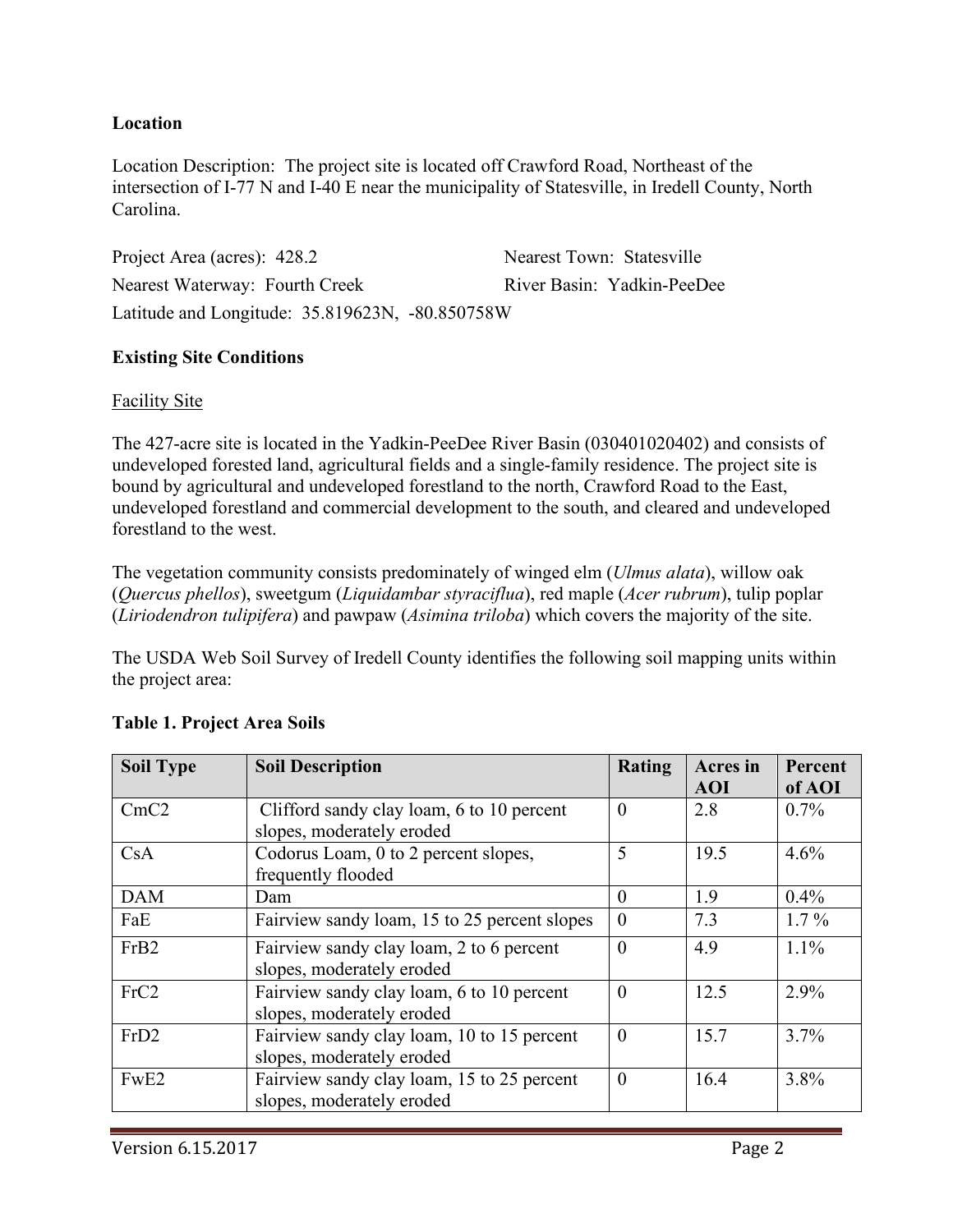| PxD4             | Poplar Forest- Udorthents complex, 2 to 15<br>percent slopes, gullied | $\theta$ | 7.7   | 1.8%     |
|------------------|-----------------------------------------------------------------------|----------|-------|----------|
|                  |                                                                       |          |       |          |
| To <sub>B2</sub> | Tomlin sandy clay loam, 2 to 6 percent                                | $\theta$ | 110.7 | 25.9%    |
|                  | slopes, moderately eroded                                             |          |       |          |
| ToC <sub>2</sub> | Tomlin sandy clay loam, 6 to 10 percent                               | $\Omega$ | 131.0 | $30.6\%$ |
|                  | slopes                                                                |          |       |          |
| ToD <sub>2</sub> | Tomlin sandy clay loam, 10 to 15 percent                              | $\Omega$ | 64.7  | $15.1\%$ |
|                  | slopes, moderately eroded                                             |          |       |          |
| ToE2             | Tomlin sandy clay loam, 15 to 25 percent                              | $\Omega$ | 11.9  | 2.8%     |
|                  | slopes, moderately eroded                                             |          |       |          |
| <b>UdE</b>       | Udorthents, loamy, 0 to 25 percent slopes                             | $\Omega$ | 0.1   | $0.0\%$  |
| UmF              | Udorthents-Urban land complex, 0 to 45                                | $\theta$ | 1.0   | $0.2\%$  |
|                  | percent slopes                                                        |          |       |          |
| Ur               | Urban Land                                                            | $\Omega$ | 0.1   | $0.0\%$  |
| W                | Water                                                                 | $\Omega$ | 19.9  | 4.6 $%$  |
|                  | <b>Total for Area of Interest (AOI)</b>                               | 428.3    | 100%  |          |

## 404/401 Permit History

 An aquatic resources delineation was completed within the project site and was verified by the U.S. Army Corps of Engineers (USACE) on January 19, 2022. The project area contains 13,783 LF of streams, 7.4-acres of wetlands, and 19.3-acres of open waters. No permits are currently existing within the project boundary.

## **Applicant's Stated Purpose**

**Basic:** The basic purpose is to provide warehousing and supply-chain distribution space to service the Charlotte MSA.

**Overall:** The overall purpose is to construct a large-scale, master-planned industrial logistics complex to provide warehousing and supply-chain distribution space to meet current and future demands of consumers within the southeastern United States.

## **Project Description**

According to the applicant, their preferred project alternative involves impacts to aquatic resources totaling 1,610 LF of streams, 0.19-acre of wetlands and 1.58 -acres of open waters. The proposed fill and project include the construction of access roads, parking, utilities, and stormwater management facilities. The proposed project seeks to construct five (5) distribution warehouse buildings, totaling + 3,856,680 SF. Trailer and employee parking are required. While the stormwater plan has not been finalized, it is anticipated that nine ponds will be required to satisfy the stormwater management needs of the stie and are strategically positioned without additional stream, wetlands and open water impacts. Permit drawings are attached to this Public Notice.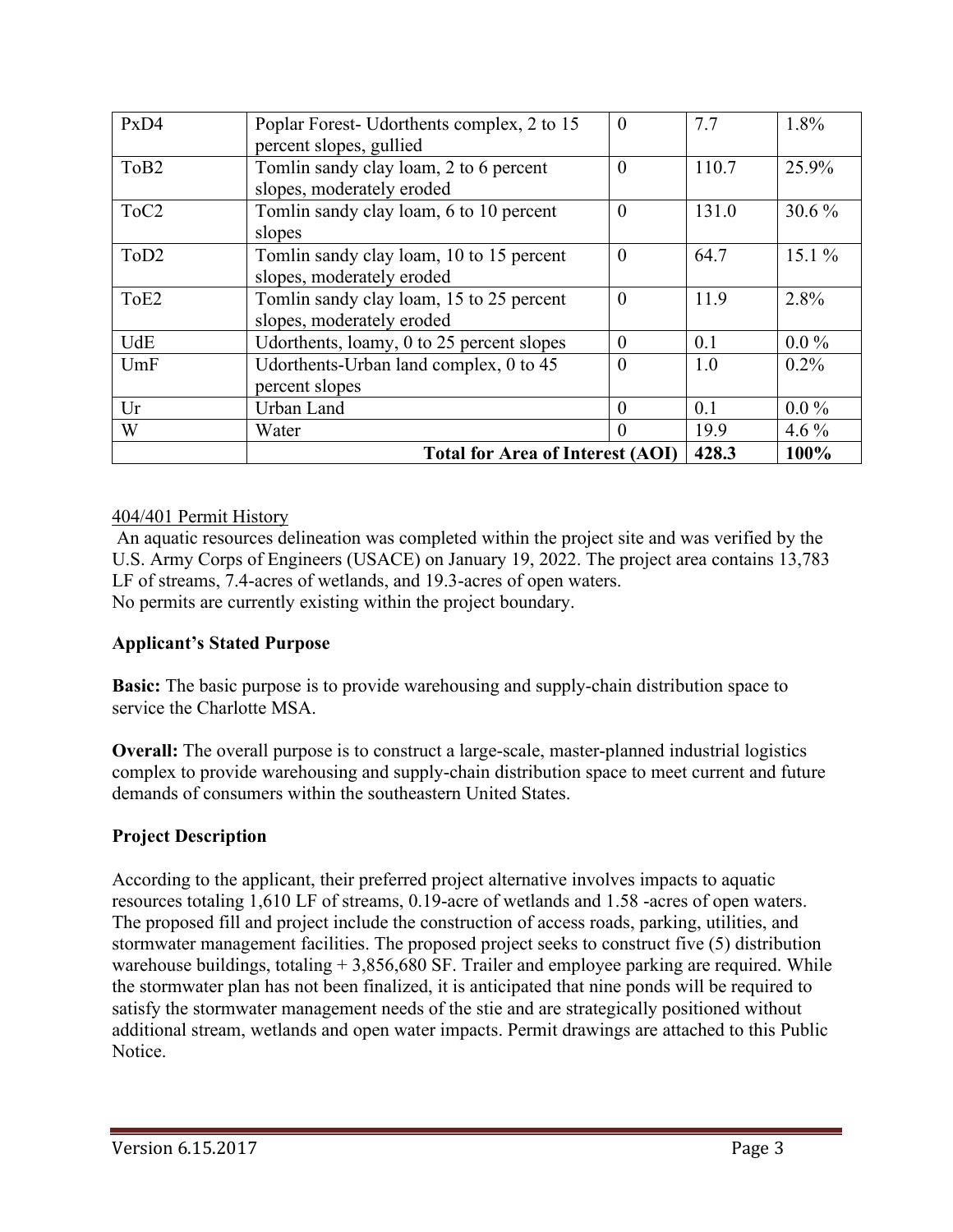Due to the size of the warehouse buildings and the north/south orientation of the project site, the location and layout of the facilities were limited to the eastern portion of the property where a larger, contiguous development cluster could be created. The applicant chose the eastern portion of the property to maximize the use of uplands and minimize impacts to streams, wetlands and open waters to the greatest extent practicable.

The project proposes to be constructed in two phases. Phase I is in the northwestern portion of the site and includes the construction of Building 4. Phase II encompasses the remaining portions of the project site and includes Buildings 1, 2, 3, and 5. No impacts are associated with the construction of phase I. Construction access will be provided via Jane Sowers Road. The anticipated build-out of all phases of construction is approximately five years. Considering the project area of Phase I is geographically separated from Phase II, the location and layout of Building 4 is not dependent upon Phase II. (Phase II is not dependent on Phase I), and there are no impacts to aquatic resources associated with Phase I. The applicant seeks to move forward on construction of Phase I, while permit authorization is sought for Phase II.

# **Avoidance and Minimization**

The applicant provided the following information in support of efforts to avoid and/or minimize impacts to the aquatic environment:

As part of the overall project, the applicant completed a thorough alternatives analysis. A review of the 404(b)(1) guidelines indicates that "(a) Except as provided under section 404(b)(2), no discharge of dredged or fill material shall be permitted if there is a practicable alternative to the proposed discharge which would have less adverse impact on the aquatic ecosystem, so long as the alternative does not have other significant adverse environmental consequences." The guidelines define practicable alternatives as "(q) The term practicable means available and capable of being constructed after taking into consideration cost, existing technology, and logistics in light of overall project purposes."

The guidelines outline further consideration of practicable alternatives:

"(1) For the purpose of this requirement, practicable alternatives include, but are not limited to: (i) Activities which do not involve a discharge of dredged or fill material into the waters of the United States or ocean waters.

(ii) Discharges of dredged or fill material at other locations in waters of the United States or ocean waters.

(2) An alternative is practicable if it is available and capable of being constructed after taking into consideration cost, existing technology, and logistics in light of overall project purposes. If it is otherwise a practicable alternative, an area not presently owned by the applicant which could reasonably be obtained, utilized, expanded, or managed to fulfill the basic purpose of the proposed activity may be considered."

Considering the guidelines above and having identified Iredell County as the most advantageous location for the proposed industrial park, the applicant evaluated a No Action Alternative and six alternative sites including the applicant's preferred site. In addition, three on-site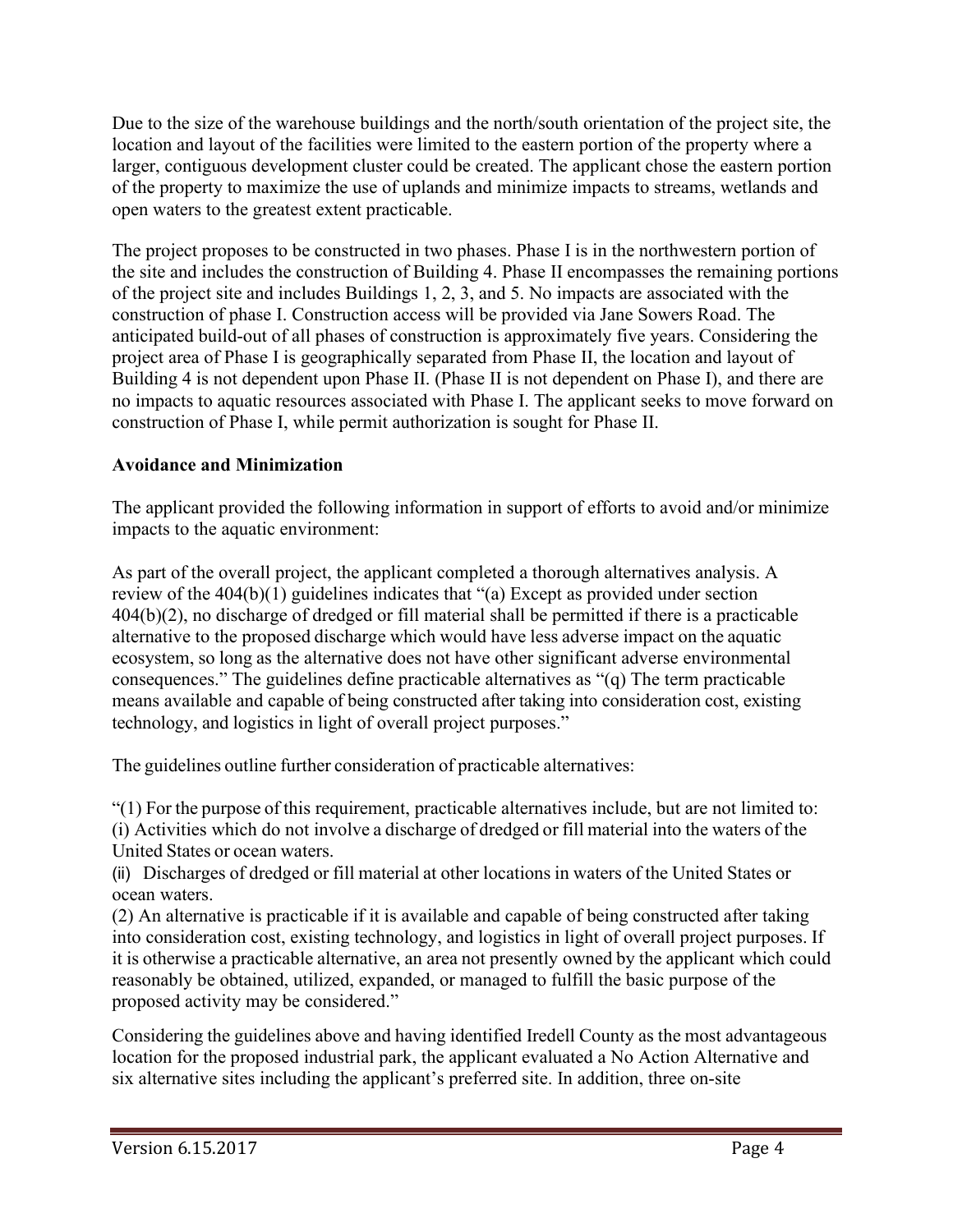configurations were evaluated including the applicant's preferred on-site configuration. As part of this alternative evaluation, the following "Practicability/Reasonability Screening Selection Criteria" were applied to each alternative to confirm whether the particular alternative and/or on-site configuration was practicable:

- Capable of being constructed considering cost (e.g., Is the cost reasonable considering scope and type of project considering total cost, funding source, profit margin, etc.)
- Capable of being constructed considering logistics (e.g., Must consider existing infrastructure, traffic patterns, etc.)
- Property can be reasonably obtained (e.g., Must consider availability, liens, etc.)
- Proximity to workforce
- Meets basic project purpose
- Meets overall project purpose

# **No Action Alternative**

A No Action Alternative must be considered, and complete avoidance of aquatic resources was the first alternative considered for this project. Due to the location of aquatic resources and proposed land use (industrial warehousing), it was determined that complete avoidance of stream and wetland impacts was not feasible. Unlike many development activities (i.e., residential, recreational, or light commercial), little flexibility is afforded in warehouse design. Industry standards dictate building widths and lengths; and access, parking, and docking requirements associated with semi-trailer truck traffic greatly limit design flexibility. For these reasons, major modifications to the facility footprint beyond a reduction in square footage to the minimum square feet are not feasible. While this option would result in no impacts to jurisdictional features, it would not fulfill the need for warehousing distribution space in the Charlotte MSA. Because the No Action Alternative and complete avoidance of impacts prohibits the construction of the proposed logistics park, this alternative was determined to be unreasonable and not practicable.

# **Off-Site Alternatives**

In addition to the six general Practicability/ Reasonability Screening Selection Criteria evaluated, specific criteria including geographic location, size, zoning, utilities, access, and availability were considered. The following provides a summary of each criterion.

- **Size**: The potential site must be 350 acres or more to accommodate the required minimum size of the development.
- **Geographic Location**: The proposed project will provide warehousing and logistics services to the Charlotte MSA. Sites considered for this project were limited to the I-77 corridor with connectivity to I-40. Additionally, potential sites within the Lake Norman Water Supply Watershed (WSW) area were excluded to avoid high-density development within the environmentally sensitive watershed.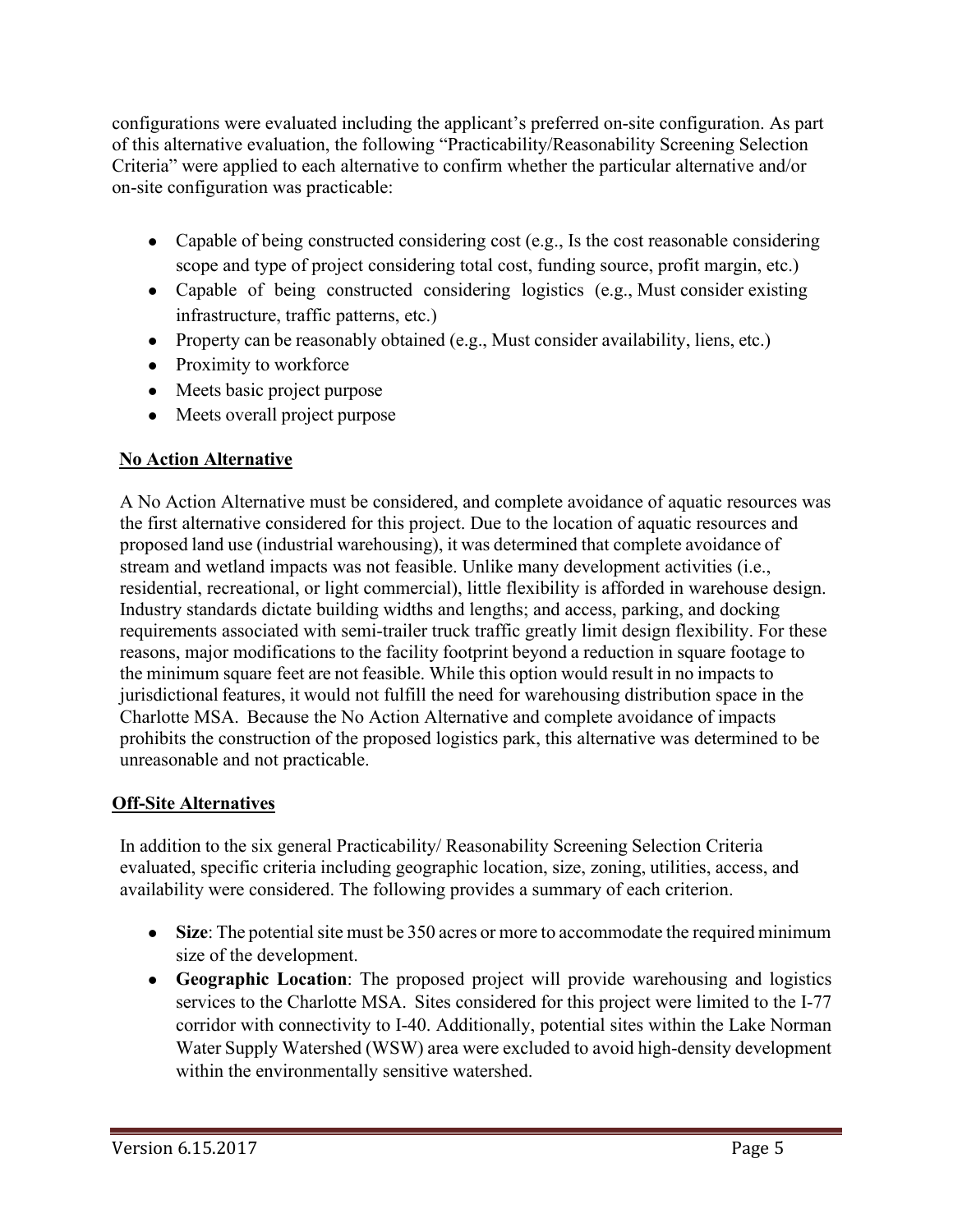- **Land Use/Zoning**: Land use restrictions associated with current zoning are a major consideration in all industrial projects. Truck traffic, equipment operation, adjoining land use, buffers, etc. make the location of the project and the current zoning a critical component. For this site screening criterion, tracts that are currently zoned for the intended use or that could be reasonably re-zoned to accommodate the proposed project were considered.
- **Utilities**: Utility services or access to utility services (e.g., water, sewer, electrical, gas, phone, cable) are required. For this reason, the location of existing utilities and the cost associated with servicing the project site if those utilities were not already available was considered in the site screening criteria.
- **Availability**: Sites listed for sale and/or known to be available for purchase were considered.
- Access: Access to a warehousing and distribution facility requires the continual operation of large semi-trailer trucks. For this project, three access criteria were established. First, the site must provide suitable access to a major interstate. Suitable access to a major interstate would be defined as direct access to the site from a paved road suitable to support truck traffic associated with the proposed facility. Second, the sitemust be located adjacent to or within three miles of an interstate interchange. For this project, alternative sites were limited to major interchanges along I-77 and I-40.

#### **On-Site Configurations**

In addition to considering off-site alternatives, the applicant considered on-site alternatives.

## **Alternatives Not Practicable or Reasonable**

Following reviews of off-site alternatives and on-site configurations, the applicant completed a comparison of alternatives to the practicability/reasonability screening criteria. Table 1 on the following page summarizes a comparison of each alternative discussed above to the screening criteria for practicability and reasonableness.

| Practicability/<br><b>Reasonability</b>                 | Alt<br>$\mathbf 1$ | Alt<br>$\overline{2}$ | Alt<br>$\mathbf{3}$ | Alt<br>$\overline{4}$ | Alt<br>5       | Alt<br>6 | <b>On-site</b><br>Configuration | <b>On-Site</b><br>Configuration | <b>On-Site</b><br>Configuration       | No<br><b>Action</b> |
|---------------------------------------------------------|--------------------|-----------------------|---------------------|-----------------------|----------------|----------|---------------------------------|---------------------------------|---------------------------------------|---------------------|
| <b>Screening</b><br><b>Selection</b><br><b>Criteria</b> |                    |                       |                     |                       |                |          | Alt 1                           | Alt 2                           | Alt $3$<br>(Applicant's<br>preferred) |                     |
| General<br>Screening<br>Criteria                        | N <sub>o</sub>     | N <sub>o</sub>        | Yes                 | Yes                   | N <sub>o</sub> | Yes      | Yes                             | Yes                             | Yes                                   | N <sub>o</sub>      |
| Size                                                    | Yes                | N <sub>o</sub>        | Yes                 | Yes                   | Yes            | Yes      | Yes                             | Yes                             | Yes                                   | No                  |
| Geographic<br>Location                                  | Yes                | Yes                   | <b>Yes</b>          | Yes                   | Yes            | Yes      | Yes                             | Yes                             | Yes                                   | N <sub>o</sub>      |
| Land<br>use/Zoning                                      | No                 | N <sub>o</sub>        | Yes                 | Yes                   | Yes            | Yes      | Yes                             | Yes                             | Yes                                   | N <sub>o</sub>      |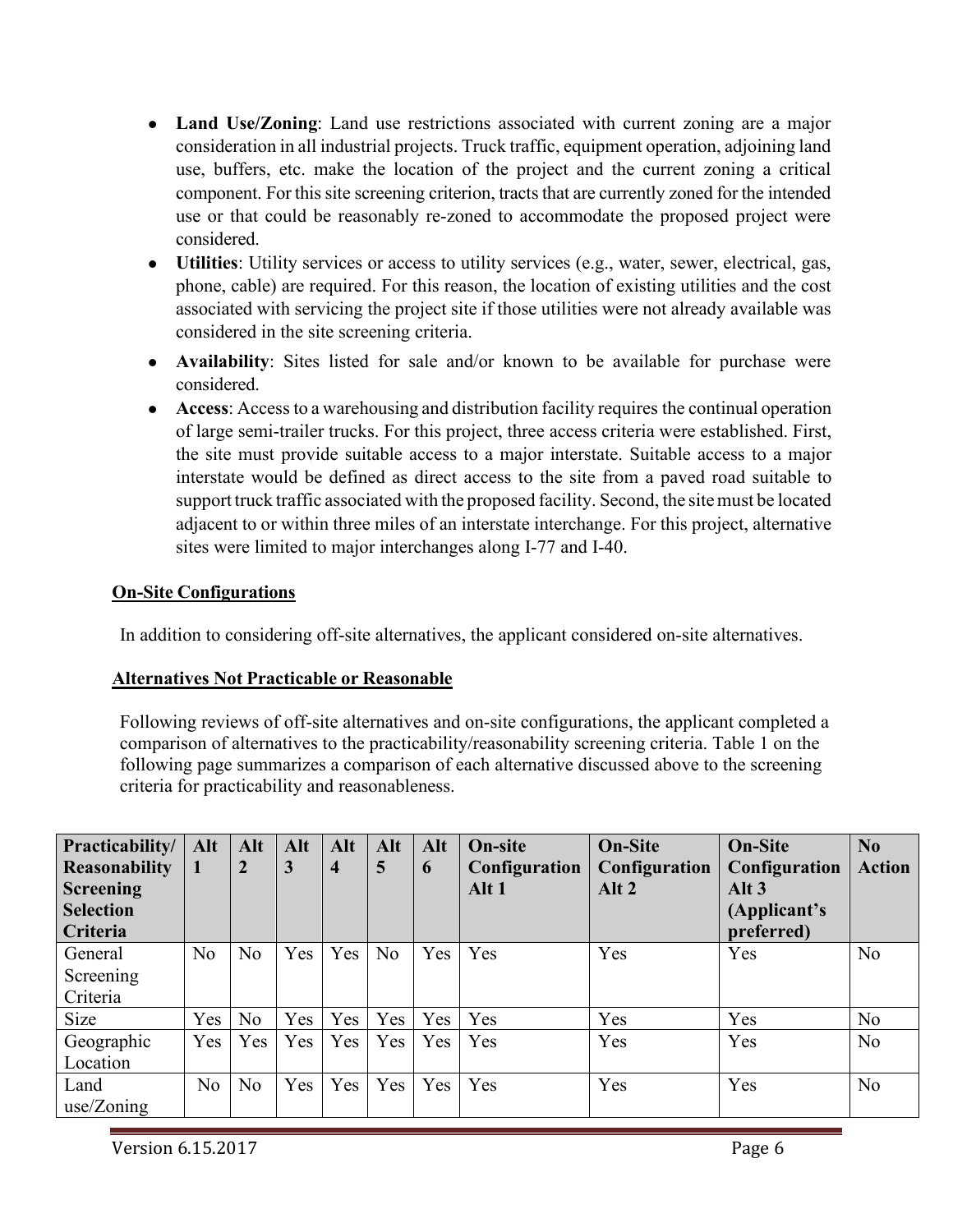| Utilities         | Yes <sub>1</sub> | Yes            | Yes | Yes | Yes            | Yes             | Yes | Yes | Yes | No |
|-------------------|------------------|----------------|-----|-----|----------------|-----------------|-----|-----|-----|----|
| Availability      | No               | N <sub>o</sub> | Yes | Yes | Yes            | Yes             | Yes | Yes | Yes | No |
| Access            | Yes              | Yes            | Yes | Yes | Yes            | Yes             | Yes | Yes | Yes | No |
| Practicable       | No               | No             | Yes | Yes | N <sub>o</sub> | $V_{\text{CS}}$ | Yes | Yes | Yes | No |
| Site $(Y$ or $N)$ |                  |                |     |     |                |                 |     |     |     |    |

#### **Table 1: Summary Table for Practicability and Reasonableness Screening Selection Criteria 6.1**

#### **Compensatory Mitigation**

The applicant offered the following compensatory mitigation plan to offset unavoidable functional loss to the aquatic environment:

Compensatory mitigation will be met by the purchase of credits through NC Division of Mitigation Services (NCDMS) in-lieu fee program. 1,610 LF of streams will be mitigated through the purchase of stream mitigation credits. 0.19-acres of wetland impacts will be mitigated through the purchase of wetland mitigation credits.

Table 3 provides a summary of the stream and wetland impacts, NCSAM/NCWAM rating, and the proposed mitigation ratio.

|                  | Impact<br>(LF/Acre) | <b>NCSAM/NCWAM</b> rating    | <b>Ratio</b> | <b>Credit Amount</b> |
|------------------|---------------------|------------------------------|--------------|----------------------|
| <b>Stream 1</b>  | 85                  | Medium                       | 2:1          | 170                  |
| (Perennial)      |                     |                              |              |                      |
| <b>Stream 2</b>  | 85                  | Low                          | 1.75:1       | 149                  |
| (Perennial)      |                     |                              |              |                      |
| <b>Stream 4</b>  | 1,055               | Medium                       | 2:1          | 2,110                |
| (Perennial)      |                     |                              |              |                      |
| <b>Stream 5</b>  | 81                  | Medium                       | 1.75:1       | 142                  |
| (Intermittent)   |                     |                              |              |                      |
| Stream 6         | 247                 | Medium                       | 2:1          | 494                  |
| (Perennial)      |                     |                              |              |                      |
| <b>Stream 11</b> | 57                  | Low                          | 1.5:1        | 86                   |
| (Intermittent)   |                     |                              |              |                      |
| <b>Wetland 5</b> | 0.19                | Low                          | 2:1          | 0.38                 |
|                  |                     | <b>Total Stream Credits</b>  | 3,151        |                      |
|                  |                     | <b>Total Wetland Credits</b> | 0.38         |                      |

#### **Table 3:**

In total 3,151 stream mitigation credits and 0.38 wetland mitigation credits will be purchased from NCDMS to offset impacts associated with this project. Quality assessment results and NCDMS mitigation acceptance are included in Appendix A.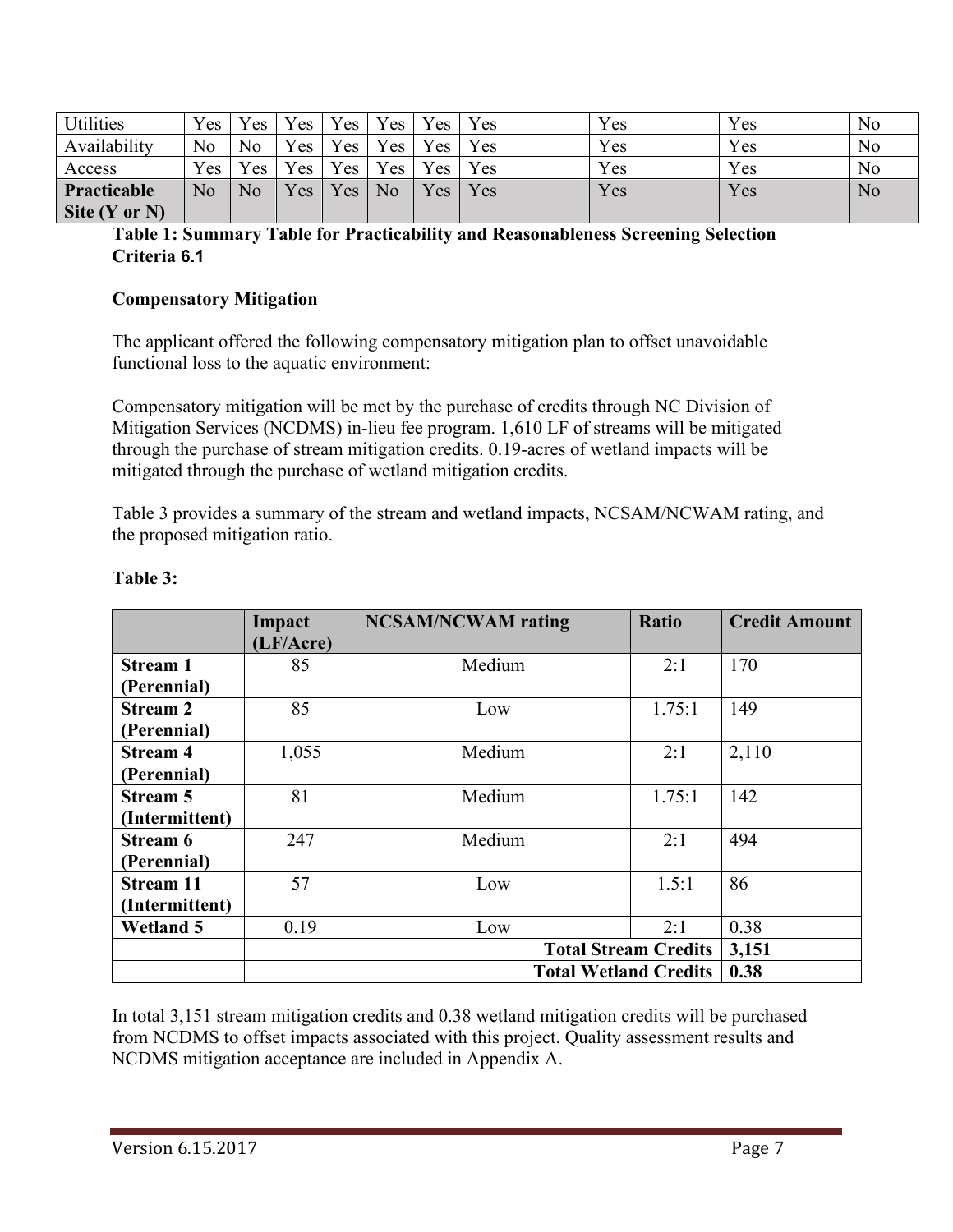Upon completion and implementation of practical avoidance and minimization efforts, a total of 1.58 acres of permanent impacts to open water is associated with fill and grading are unavoidable. The Corps does not required mitigation for open water impacts to man-made impoundments. Therefore, the applicant does not offer compensatory mitigation for the open water impacts.

## **Essential Fish Habitat**

Pursuant to the Magnuson-Stevens Fishery Conservation and Management Act, this Public Notice initiates the Essential Fish Habitat (EFH) consultation requirements. The Corps' initial determination is that the proposed project would not effect EFH or associated fisheries managed by the South Atlantic or Mid Atlantic Fishery Management Councils or the National Marine Fisheries Service.

#### **Cultural Resources**

Pursuant to Section 106 of the National Historic Preservation Act of 1966, Appendix C of 33 CFR Part 325, and the 2005 Revised Interim Guidance for Implementing Appendix C, the District Engineer consulted district files and records and the latest published version of the National Register of Historic Places and initially determines that:

- Should historic properties, or properties eligible for inclusion in the National Register, be present within the Corps' permit area; the proposed activity requiring the DA permit (the undertaking) is a type of activity that will have no potential to cause an effect to an historic property.
- $\Box$  No historic properties, nor properties eligible for inclusion in the National Register, are present within the Corps' permit area; therefore, there will be no historic properties affected. The Corps subsequently requests concurrence from the SHPO (or THPO).
- **Properties ineligible for inclusion in the National Register are present within the Corps'** permit area; there will be no historic properties affected by the proposed work. The Corps subsequently requests concurrence from the SHPO (or THPO).
- $\Box$ Historic properties, or properties eligible for inclusion in the National Register, are present within the Corps' permit area; however, the undertaking will have no adverse effect on these historic properties. The Corps subsequently requests concurrence from the SHPO (or THPO).
- $\boxtimes$  Historic properties, or properties eligible for inclusion in the National Register, are present within the Corps' permit area; moreover, the undertaking may have an adverse effect on these historic properties. The Corps subsequently initiates consultation with the SHPO (or THPO).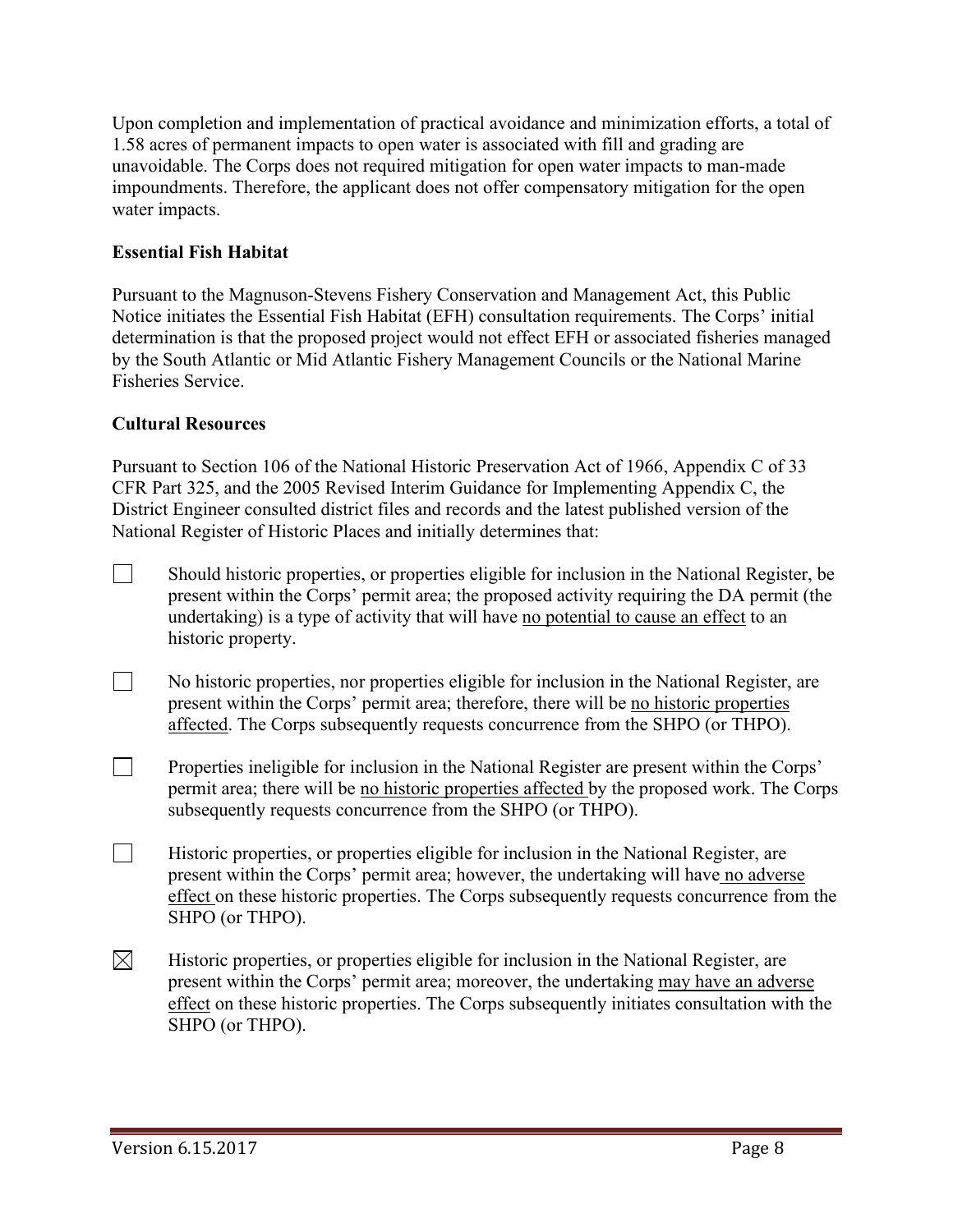$\Box$  The proposed work takes place in an area known to have the potential for the presence of prehistoric and historic cultural resources; however, the area has not been formally surveyed for the presence of cultural resources. No sites eligible for inclusion in the National Register of Historic Places are known to be present in the vicinity of the proposed work. Additional work may be necessary to identify and assess any historic or prehistoric resources that may be present.

The District Engineer's final eligibility and effect determination will be based upon coordination with the SHPO and/or THPO, as appropriate and required, and with full consideration given to the proposed undertaking's potential direct and indirect effects on historic properties within the Corps-identified permit area.

# **Endangered Species**

Pursuant to the Endangered Species Act of 1973, the Corps reviewed the project area, examined all information provided by the applicant and consulted the latest North Carolina Natural Heritage Database. Based on available information:

 $\boxtimes$  The Corps determines that the proposed project would not affect federally listed endangered or threatened species or their formally designated critical habitat.

 $\Box$  The Corps determines that the proposed project may affect federally listed endangered or threatened species or their formally designated critical habitat.

 $\Box$  By copy of this public notice, the Corps initiates consultation under Section 7 of the ESA and will not make a permit decision until the consultation process is complete.

 The Corps will consult under Section 7 of the ESA and will not make a permit decision until the consultation process is complete.

 $\Box$  The Corps has initiated consultation under Section 7 of the ESA and will not make a permit decision until the consultation process is complete.

- $\Box$  The Corps determines that the proposed project may affect federally listed endangered or threatened species or their formally designated critical habitat. Consultation has been completed for this type of activity and the effects of the proposed activity has been evaluated and/or authorized by the National Marine Fisheries Service (NMFS) in the South Atlantic Regional Biological Opinion or its associated documents, including  $7(a)(2)$  &  $7(d)$  analyses and Critical Habitat assessments. A copy of this public notice will be sent to the NMFS.
- $\Box$  The Corps is not aware of the presence of species listed as threatened or endangered or their critical habitat formally designated pursuant to the Endangered Species Act of 1973 (ESA) within the project area. The Corps will make a final determination on the effects of the proposed project upon additional review of the project and completion of any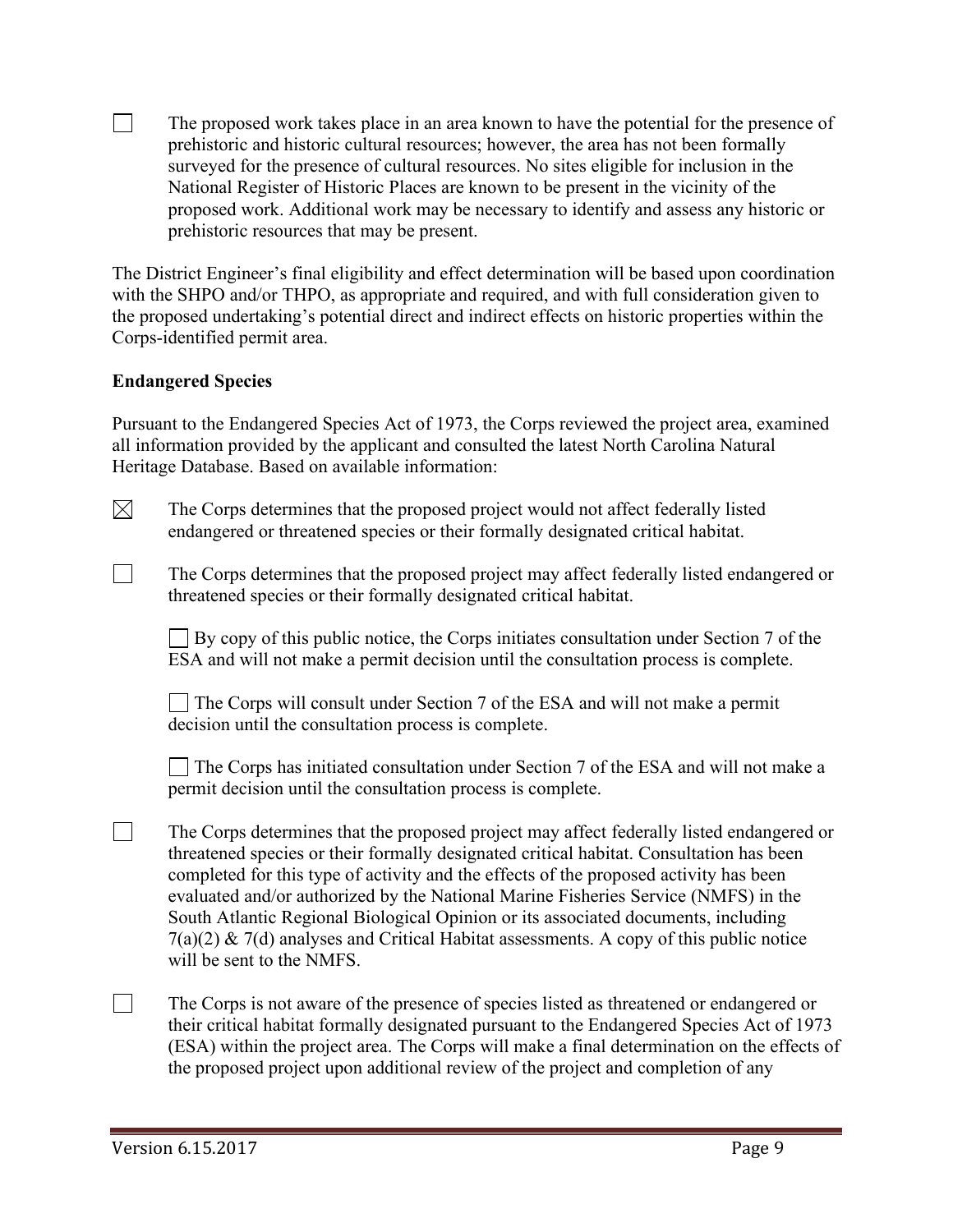necessary biological assessment and/or consultation with the U.S. Fish and Wildlife Service and/or National Marine Fisheries Service.

## **Other Required Authorizations**

The Corps forwards this notice and all applicable application materials to the appropriate State agencies for review.

## **North Carolina Division of Water Resources (NCDWR)**:

The Corps will generally not make a final permit decision until the NCDWR issues, denies, or waives the state Certification as required by Section 401 of the Clean Water Act (PL 92-500). The receipt of the application and this public notice, combined with the appropriate application fee, at the NCDWR Central Office in Raleigh constitutes initial receipt of an application for a 401 Certification. Unless NCDWR is granted a time review extension, a waiver will be deemed to occur if the NCDWR fails to act on this request for certification within 120 days of receipt of a complete application. Additional information regarding the 401 Certification may be reviewed at the NCDWR Central Office, 401 and Buffer Permitting Unit, 512 North Salisbury Street, Raleigh, North Carolina 27604-2260. All persons desiring to make comments regarding the application for a 401 Certification should do so, in writing, by July 2, 2022, to:

NCDWR Central Office Attention: Mr. Paul Wojoski, 401 and Buffer Permitting Unit (USPS mailing address): 1617 Mail Service Center, Raleigh, North Carolina 27699-1617

Or,

(physical address): 512 North Salisbury Street, Raleigh, North Carolina 27604

# **North Carolina Division of Coastal Management (NCDCM):**

- $\Box$  The application did not include a certification that the proposed work complies with and would be conducted in a manner that is consistent with the approved North Carolina Coastal Zone Management Program. Pursuant to 33 CFR 325.2(b)(2) the Corps cannot issue a Department of Army (DA) permit for the proposed work until the applicant submits such a certification to the Corps and the NCDCM, and the NCDCM notifies the Corps that it concurs with the applicant's consistency certification. As the application did not include the consistency certification, the Corps will request, upon receipt,, concurrence or objection from the NCDCM.
- $\boxtimes$ Based upon all available information, the Corps determines that this application for a Department of Army (DA) permit does not involve an activity which would affect the coastal zone, which is defined by the Coastal Zone Management (CZM) Act (16 U.S.C. § 1453).